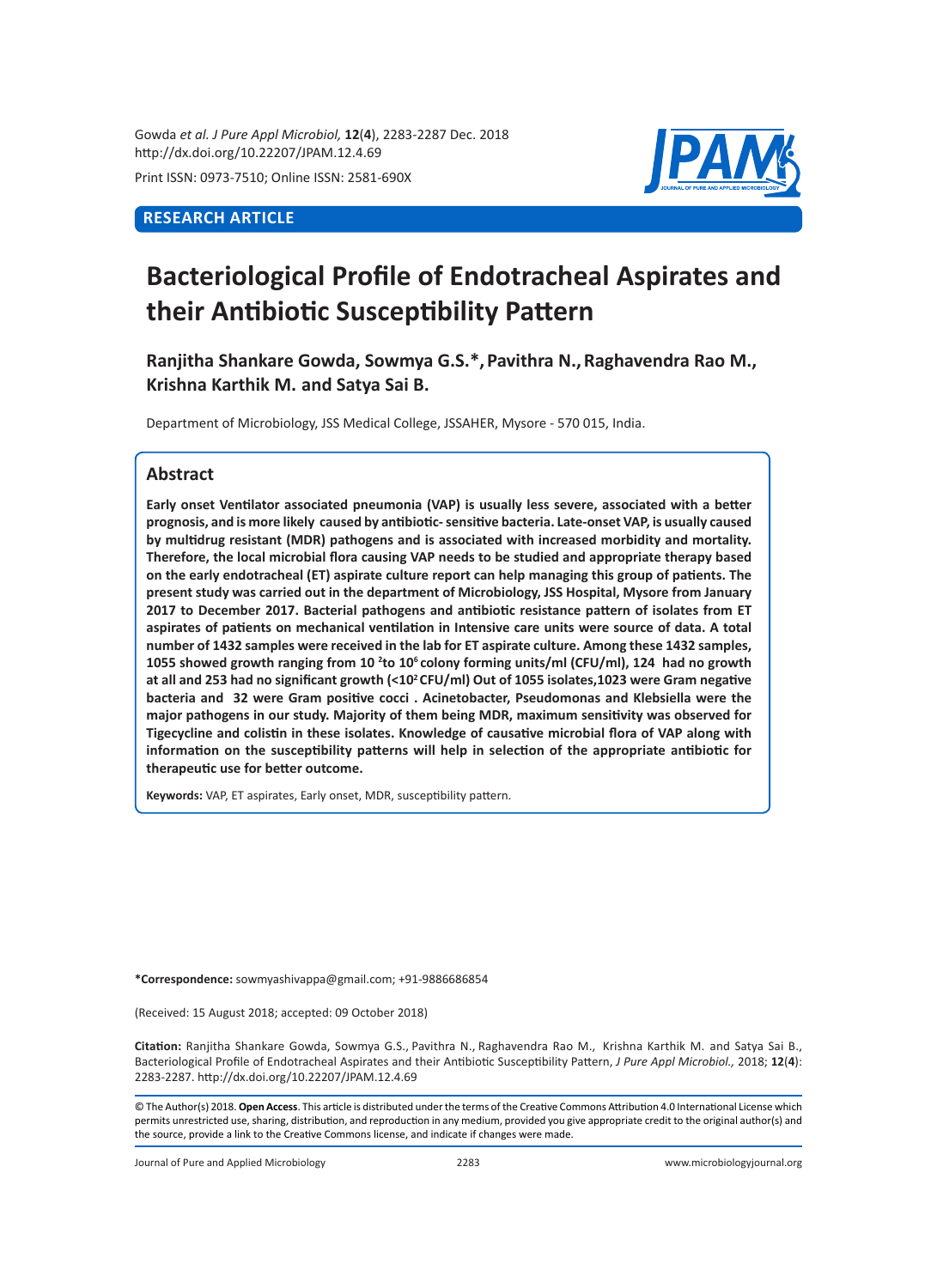#### **INTRODUCTION**

Ventilator associated pneumonia (VAP) is a globally known notorious nosocomial infection that occurs more than 48 hours after a patient begins mechanical ventilation (MV)making recovery more difficult for patients who are already critically ill.<sup>1</sup> Early onset VAP is usually less severe, associated with a better prognosis, and is more likely to be caused by antibiotic- sensitive bacteria. Late-onset VAP, is usually caused by multidrug resistant (MDR) pathogens and is associated with increased morbidity and mortality $2,3$ . VAP results from microaspiration, which is primary route of bacterial entry into respiratory tract. The ET tube acts as an obstacle to host defences by inhibiting the action of cilia, swallowing, and spontaneous coughing by the patients. Risk factors that are associated with increased incidence of VAP are body position, state of consciousness, enteral nutrition, prior exposure to antibiotics, use of a nasotracheal tube and pre-existing conditions such as acute respiratory distress syndrome<sup>4</sup>.

Typically, diagnosis includes clinical, radiologic and microbiologic evidence of infection. However, the exact criteria for diagnosis varies widely among institutions and thus results in a wide range of reported VAP mortality rates, which is stated to be anywhere from 0-76% 5,6,7. Many studies from India have investigated the causative organisms of VAP. *Pseudomonas* species, *Acinetobacter* species, *Escherichia coli*, *Klebsiella pneumoniae* and *Staphylococcus aureus* are the common pathogens with varying prevalence and quite often being MDR  $6,8,9$ . Therefore, the local microbial flora causing VAP needs to be studied and an appropriate therapy based on the early ET aspirate report can reduce the mortality and cost in managing this group of patients **Aim**

In view of increasing incidence of VAP and MDR nature of pathogens in our hospital, this study was taken up to detect the bacteriological profile and sensitivity pattern of isolates from Endotracheal aspirates

#### **MATERIALS AND METHODS**

The present study was carried out in the Department of Microbiology, JSS Hospital, Mysore, Karnataka, for a period of 1 year from January 2017 to December 2017. This was a prospective study. ET aspirates sent from various intensive care units sent to Microbiology laboratory formed the material of our study

## **Bacterial identification and isolation**

The ET samples received in the Microbiology lab were subjected to microscopy and culture. Gram stain of Lower respiratory tract secretions is an immediate procedure that can guide management and it has a reasonable correlation with culture results Semiquantitative culture was done on blood agar and MacConkey agar and incubated overnight at 37°C for 24 to 48 hrs for bacterial growth and isolation. The isolated organisms were processed with Vitek 2 systems for identification as well as Antibiotic susceptibility testing. Colony count of 10<sup>6</sup> CFUml

| Table 1. Distribution of microbial isolates in colony forming units per ml |  |  |  |  |  |  |  |
|----------------------------------------------------------------------------|--|--|--|--|--|--|--|
|----------------------------------------------------------------------------|--|--|--|--|--|--|--|

|                                   | 10 <sup>2</sup> | $10^{3}$ | 10 <sup>4</sup> | $10^{5}$ | $106$ or more |
|-----------------------------------|-----------------|----------|-----------------|----------|---------------|
| Acinetobacter                     | 26              | 57       | 23              | 192      | 130           |
| Klebsiella                        | 19              | 32       | 20              | 136      | 77            |
| Pseudomonas                       | 10              | 27       | 9               | 117      | 62            |
| E.coli                            | 2               | 2        | 2               | 12       | 11            |
| Proteus                           | 0               | 0        | 0               | 0        | 3             |
| Citrobacter                       | U               | 3        | 1               | 2        |               |
| Enterobacter                      | U               | 0        | 2               | 3        |               |
| Serratia                          |                 | 1        | 2               | 10       | 5             |
| Stenotrophomonas                  |                 | 2        | 4               | 4        | 3             |
| <b>Burkholderia</b>               | ი               | 0        | O               | 3        | 3             |
| Morganella                        | O               | 1        | O               | 0        |               |
| S.aureus                          | O               | 0        | 8               | 13       | 4             |
| Coagulase negative Staphylococcus | 2               | 5        | $\mathbf{0}$    | 0        | 0             |

Journal of Pure and Applied Microbiology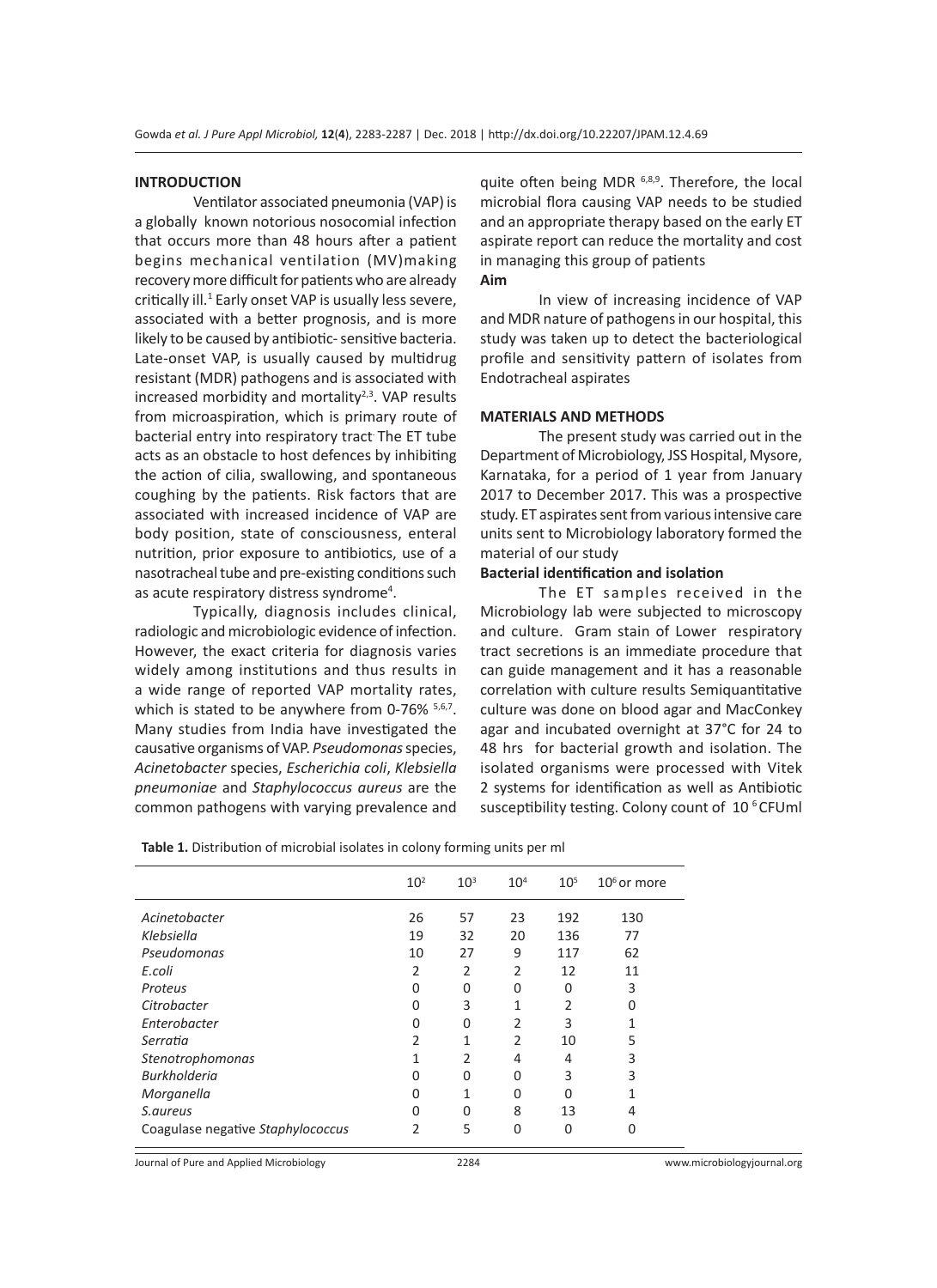or more was considered significant for VAP . ET aspirates yielding growth between  $10^{2 \text{ to }} 10^{6}$  CFU/ ml, whose microscopy revealed moderate to plenty of inflammatory cells were also processed.

#### **RESULTS**

A total number of 1432 samples were received in the lab for ET aspirate culture. Among these 1432 samples, 1055 showed growth ranging from  $10^{2}$ to  $10^{6}$  CFU/ml or more, 124 had no growth at all and 253 had no significant growth (<102 CFU/ml) Among 1055 bacterial growth isolates, 377 isolates showed growth 10<sup>6</sup> CFUml

or more which is considered significant for VAP and 731 isolates ranging  $10<sup>2</sup>$ to  $10<sup>6</sup>$ CFU/ml.

Out of 1055 isolates, 1023 were Gram negative bacteria and 32 were Gram positive cocci. Out of 1023 GNB, 428 were *Acinetobacter*  species,284 were Klebsiella species,225 were *Pseudomonas* species, 29 were *E.coli*, 3 *Proteus*  spp, 6 *Citrobacter* spp, 6 *Enterobacter* spp, 20 Serratia, 14 *Stenotrophomonas*, 6 *Burkholderia* spp and 2 *Morganella* spp. *Acinetobacter baumanii, Klebsiella pneumoniae* and *Pseudomonas aeruginosa* were the most common isolates in our study. Amongst the 32 gram positive isolates

**Table 2.** Antibiotic Resistance pattern of Acinetobacter

| Antibiotics             | Sensitive   | Intermediate | Resistant   |
|-------------------------|-------------|--------------|-------------|
| Piperacillin/Tazobactum | 33(7%)      | 3(0.7%)      | 392(92%)    |
| Ceftazidine             | 18(4%)      | 20(4.6%)     | 390(92%)    |
| Cefoperazone/ Sulbactum | 100(23%)    | 66(15%)      | 262(62%)    |
| Cefepime                | $31(7.2\%)$ | 14(3.2%)     | 383(89.4%)  |
| Aztreonam               | $10(2.0\%)$ | 5(1.16%)     | 413(95%)    |
| Doripenem               | 37(8.64%)   |              | 391(92%)    |
| Imipenem                | 34(7.94%)   | 8(1.86%)     | 386(90.1%)  |
| Meropenem               | 39(9.11%)   | 8(1.86%)     | 381(89.01%) |
| Amikacin                | 17(3.97%)   | 1(0.23%)     | 410(95.79%) |
| Gentamicin              | 78(18.22%)  | 32(7.4%)     | 318(74%)    |
| Ciprofloxacin           | 30(7.9%)    | 12(2.80%)    | 386(90%)    |
| Levofloxacin            | 32(7.4%)    | 52(12.14%)   | 344(80.3%)  |
| Minocycline             | 242(56.54%) | 46(10.74%)   | 140(32.7%)  |
| Tigecycline             | 346(80.84%) | 75(17.52%)   | 7(1.63%)    |
| Colistin                | 412(96.26%) |              | 16(3.7%)    |
| Cotrimoxazole           | 69(16.12%)  |              | 359(84%)    |

**Table 3.** showing Antibiotic resistance pattern of Pseudomonas

| Antibiotics                 | Sensitive   | Intermediate | Resistant  |
|-----------------------------|-------------|--------------|------------|
| Ticarcillin/Clavulinic acid | 72(32%)     | 59(26.22%)   | 94(42.22%) |
| Piperacillin/Tazobactum     | 110(48.88%) | 25(11.11%)   | 90(40%)    |
| Ceftazidine                 | 125(55.55%) | 20(8.88%)    | 80(35.55%) |
| Cefoperazone/ Sulbactum     | 127(56.44%) | 49(21.77%)   | 49(21.77%) |
| Cefepime                    | 119(52.8%)  | 20(8.88%)    | 86(38.22%) |
| Aztreonam                   | 81(36%)     | 59(26.22%)   | 85(37.77%) |
| Doripenem                   | 132(58.66%) | 3(1.33%)     | 90(40%)    |
| Imipenem                    | 136(60.4%)  | $0(0\%)$     | 89(39.5%)  |
| Meropenem                   | 126(56%)    | 13(5.7%)     | 86(38.22%) |
| Amikacin                    | 150(66.6%)  | 71(31.5%)    | 4(1.7%)    |
| Gentamicin                  | 119(52.88%) | 3(1.33%)     | 32(14.22%) |
| Ciprofloxacin               | 118(52.44%) | 13(5.77%)    | 94(41.77%) |
| Levofloxacin                | 121(53.77%) | 9(4%)        | 95(42.22%) |
| Colistin                    | 206(91.55%) | 2(0.8%)      | 17(7.55%)  |
|                             |             |              |            |

Journal of Pure and Applied Microbiology 2285 www.microbiologyjournal.org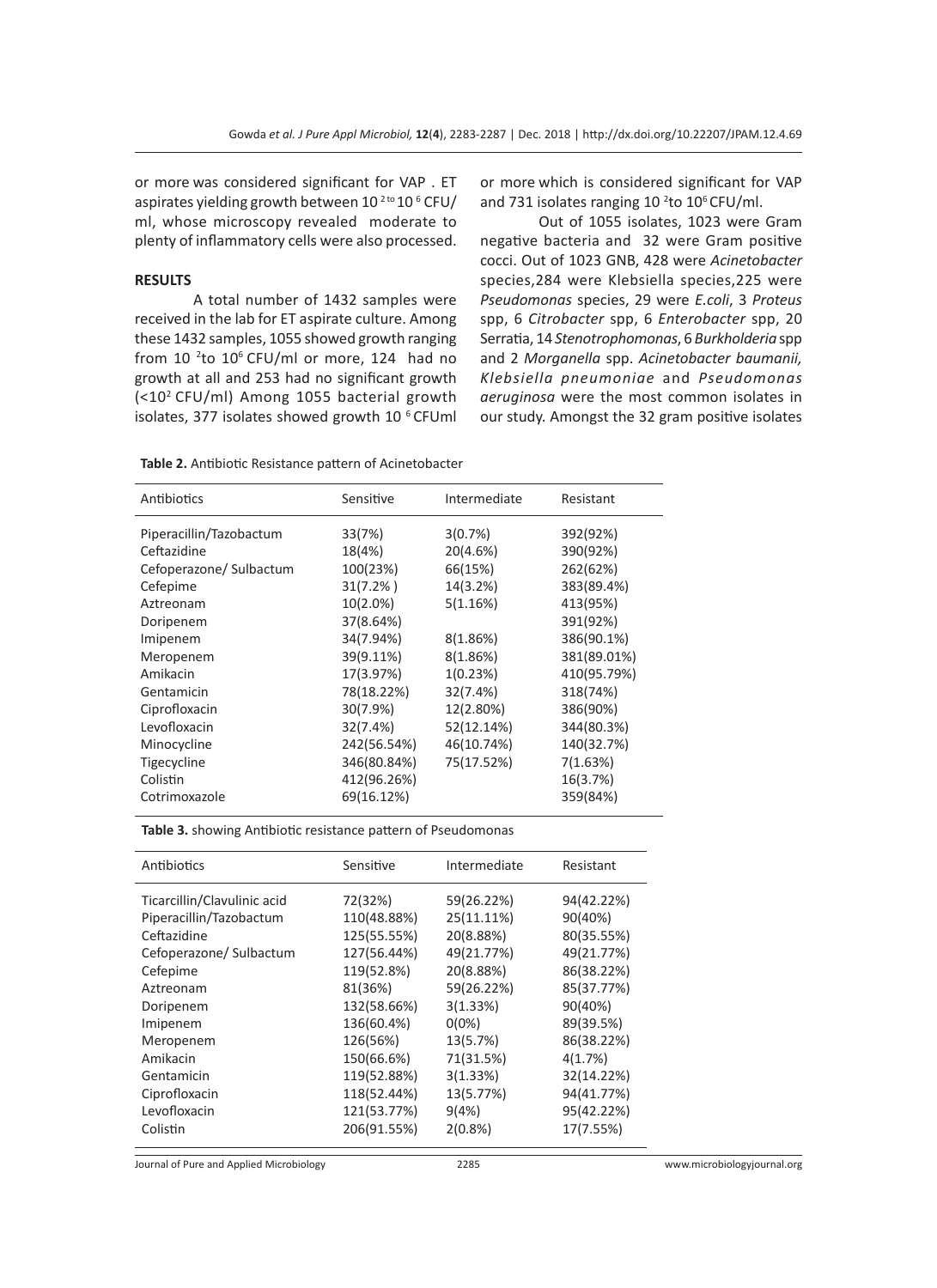25 were *Staphylococcus aureus*, 3 *Streptococcus pneumoniae*, 2 Beta hemolytic Streptococci and 2 coagulase negative Staphylococcus.

Majority of Enterobacteriaceae apart from *Klebsiella* isolates were sensitive to Imipenem, Ertapenem, Meropenem, Gentamicin, Amikacin, Tigecycline, Colistin, Cotrimoxazole, Ampicillin. Among the 25 Staphylococcus aureus, 4 were Methicillin resistant Staphylococcus aureus sensitive Vancomycin and Linezolid.

| Antibiotics             | Sensitive   | Intermediate | Resistant   |
|-------------------------|-------------|--------------|-------------|
| Amoxyclav               | 41(14.43%)  | 44(15.49%)   | 199(70.07%) |
| Piperacillin/Tazobactum | 48(16.9%)   | 10(3.5%)     | 226(79.5%)  |
| Cefuroxime              | 43(15%)     | $6(2.11\%)$  | 235(82.7%)  |
| Cefuroxime axetil       | 48(16.9%)   | 5(1.76%)     | 231(81.3%)  |
| Cefoperazone/ Sulbactum | 77(21%)     | 3(1%)        | 204(71.83%) |
| Cefipime                | 49(17%)     | 13(4.57%)    | 222(78.3%)  |
| Ertapenem               | 98(34.5%)   | 13(4.57%)    | 173(60.91%) |
| Nalidixic acid          | 74(26.05%)  | 16(5.63%)    | 194(68%)    |
| Imipenem                | 119(41.90%) | 63(22.18%)   | 102(35.91%) |
| Meropenem               | 84(29.57%)  | 10(3.52%)    | 190(66.90%) |
| Amikacin                | 169(59.5%)  | 40(14.08%)   | 75(26.40%)  |
| Gentamicin              | 120(42.2%)  | $6(2.11\%)$  | 158(55.63%) |
| Ciprofloxacin           | 83(29.22%)  | 24(8.45%)    | 177(62.32%) |
| Tigecycline             | 180(63.3%)  | 64(22.53%)   | 40(14%)     |
| Colistin                | 270(95%)    | 1(0.35%)     | 13(4.57%)   |
| Cotrimaxozole           | 102(35.9%)  | 2(0.70%)     | 180(63.38%) |
| Ceftriaxone             | 40(14.08%)  | 2(0.70%)     | 242(85.21%) |
|                         |             |              |             |

**Table 4.** Antibiotic resistance pattern of *Klebsiella*

**Table 5.** Range of Values of MIC of Tigecycline and Colistin for most frequent MDR isolates.

| Oraganisms                                 | Sensitive<br>$< 0.5 - 2$ | Tigecycline<br>Intermediate<br>$>2-6$ | Resistant<br>$>8 - 16$ | Sensitive<br>$< 0.5 - 2$ | Colistin<br>Intermediate<br>$>2-6$ | Resistant<br>$>8 - 16$ |
|--------------------------------------------|--------------------------|---------------------------------------|------------------------|--------------------------|------------------------------------|------------------------|
| Acinetobacter<br>Klebsiella<br>Pseudomonas | 346<br>180               | 75<br>64<br>206                       | 40                     | 412<br>270<br>17         |                                    | 16<br>13               |

### **DISCUSSION**

Prompt identification of organisms from ET aspirates in ventilated patients and accurate selection of antimicrobial agents, based on MIC represent important clinical goals in prevention of VAP. Sound knowledge of susceptibility pattern of the locally prevalent pathogens is necessary for choosing the appropriate antibiotics.

In our study, overall, Gram-negative bacilli predominated over Gram-positive cocci. *Acinetobacter* spp, *Klebsiella* spp followed by *Pseudomonas* were the most common isolates identified. Other significant Gram negative isolates were *E.coli, Serratia, Stenotrophomonas, Enterobacter, Citrobacter, Proteus* and *Burkholderia*. Among Gram positive organisms *Staphylococcus aureus* was most common. The antibiogram pattern of isolates showed that Maximum resistance of *Acinetobacter spp* and *Pseudomonas* were seen in Aztreonam, Cefipime, Doripenem, Imipenem, Ciprofloxacin, Piperacillin/ Tazobactum. Maximum sensitivity was observed with Colistin, Tigecycline and Minocycline. Our findings were similar to the other studies $6,7,8,9$ 

In last two decades, Gram negative bacteria have become important nosocomial